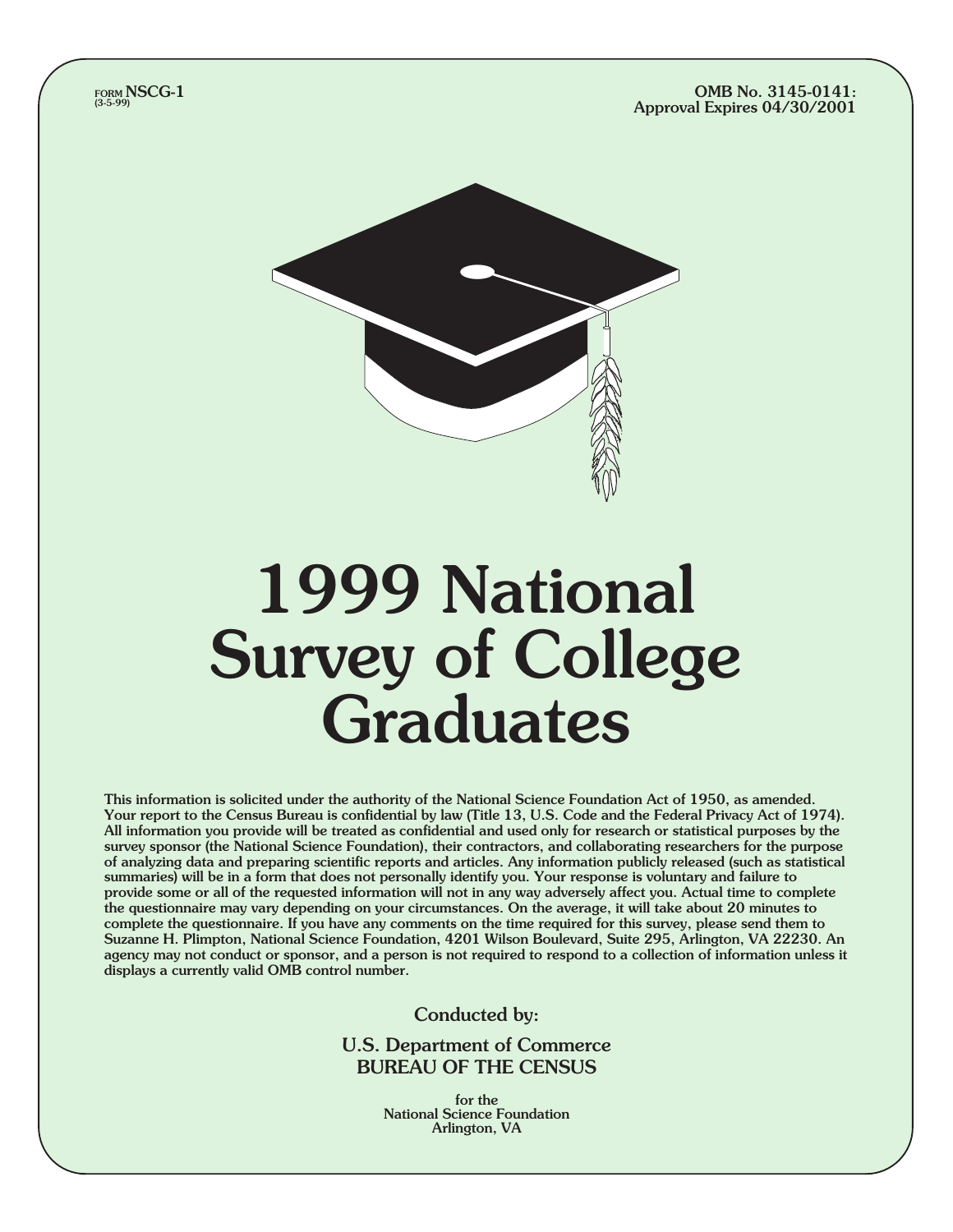#### **INSTRUCTIONS**

**Thank you for taking the time to complete this questionnaire. Directions for filling it out are provided with each question. Because not all questions will apply to everyone, you may be asked to skip certain questions.**

- In order to get comparable data, we will be asking you to refer to the week of April 15, 1999 (e.g., April 11 – April 17, 1999) when answering most questions
- Follow all "SKIP" instructions AFTER marking a box. If no "SKIP" instruction is provided, you should continue to the NEXT question
- Either a pen or pencil may be used
- When answering questions that require marking a box, please use an "X"
- If you need to change an answer, please make sure that your old answer is either completely erased or clearly crossed out

#### **Thanks again for your help, we really appreciate it.**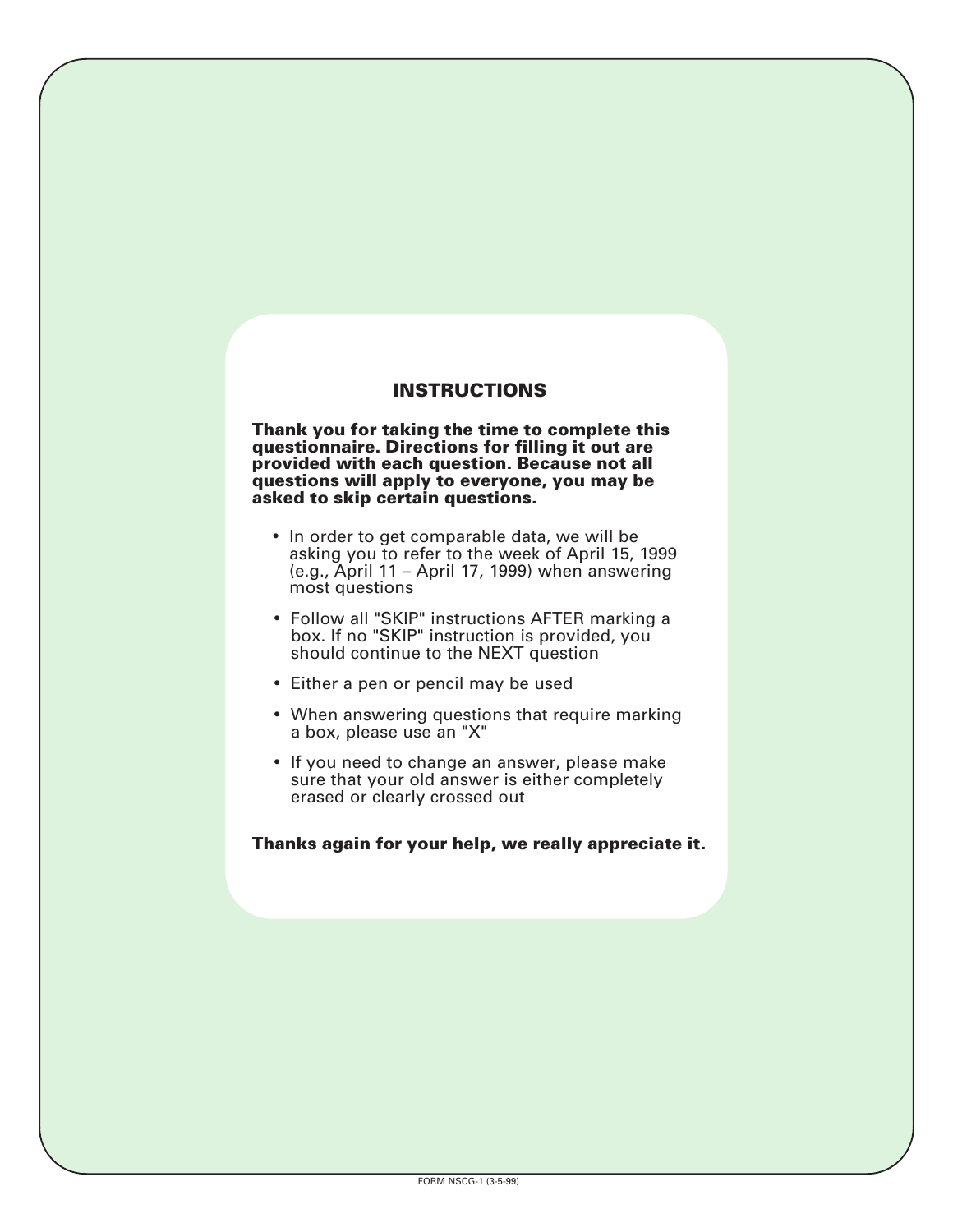**PART A – Employment Status During the Reference Week of April 11 – 17, 1999** Mark (X) all that apply LAST WORKED **Using the JOB CODES LIST (pages A6. 10–11), choose the code that BEST describes the work you were doing on this last job.**  $\Box$  Yes  $\rightarrow$  **SKIP to A7** 2□ No Page 1 **A1. Were you working for pay (or profit) during** CODE **A2.** (IF NO) **Did you look for work during the four**  $1 \square$  Yes  $2 \Box$  No **A3. What were your reasons for not working** 19 Month Year  $1 \square$  Retired  $_2\square$  On layoff from a job  $_3\Box$  Student  $4\Box$  Family responsibilities  $_5\Box$  Chronic illness or permanent disability  $_6\square$  Suitable job not available  $7 \Box$  Did not need or want to work  $8\Box$  Other – *Specify*  $\rightarrow$  SKIP to A36, page 5  $\rightarrow$  19 Year Retired 0 **Mark (X) this box if never worked for** NOTE – Job codes range from 010 to 500 **the week of April 15, 1999? This includes being self-employed or temporarily absent from a job (e.g., illness, vacation or parental leave), even if unpaid.** STUDENTS: Do NOT count financial aid awards with no work requirement **weeks preceding April 15, 1999 (that is, anytime between March 19 and April 15, 1999)? during the week of April 15? Prior to the week of April 15, 1999, when did A4. you last work for pay (or profit)? pay (or profit) and SKIP to Part D, page 6 What kind of work were you doing on this A5. last job – that is, what was your occupation?** Please be as specific as possible, including any area of specialization. EXAMPLE: High school teacher – Math **A7.** (IF WORKED DURING WEEK OF APRIL 15TH) **Counting all jobs held during the week of April 15, 1999, did you USUALLY work . . .** (IF FEWER THAN 35 HOURS) **During the A8. week of April 15, did you want to work a full-time work week of 35 or more hours?**  $1 \square$  A total of 35 or more hours per week  $\rightarrow$  **SKIP to A10, page 2**  $_2\Box$  Fewer than 35 hours per week 1□ Yes No 2 **What were your reasons for working a A9. part-time work week (i.e., less than 35 hours) during the week of April 15?**  $1\Box$  Retired or semi-retired → 19  $_4\Box$  Chronic illness or permanent disability Mark  $(X)$  all that apply  $_5\Box$  Suitable full-time work week job not available  $_6\Box$  Did not need or want to work full-time  $\sigma$   $\Box$  Other – *Specify* **SKIP to A11, page 2** 2□ Student  $\mathbb{I} \, \Box$  Family responsibilities Year Retired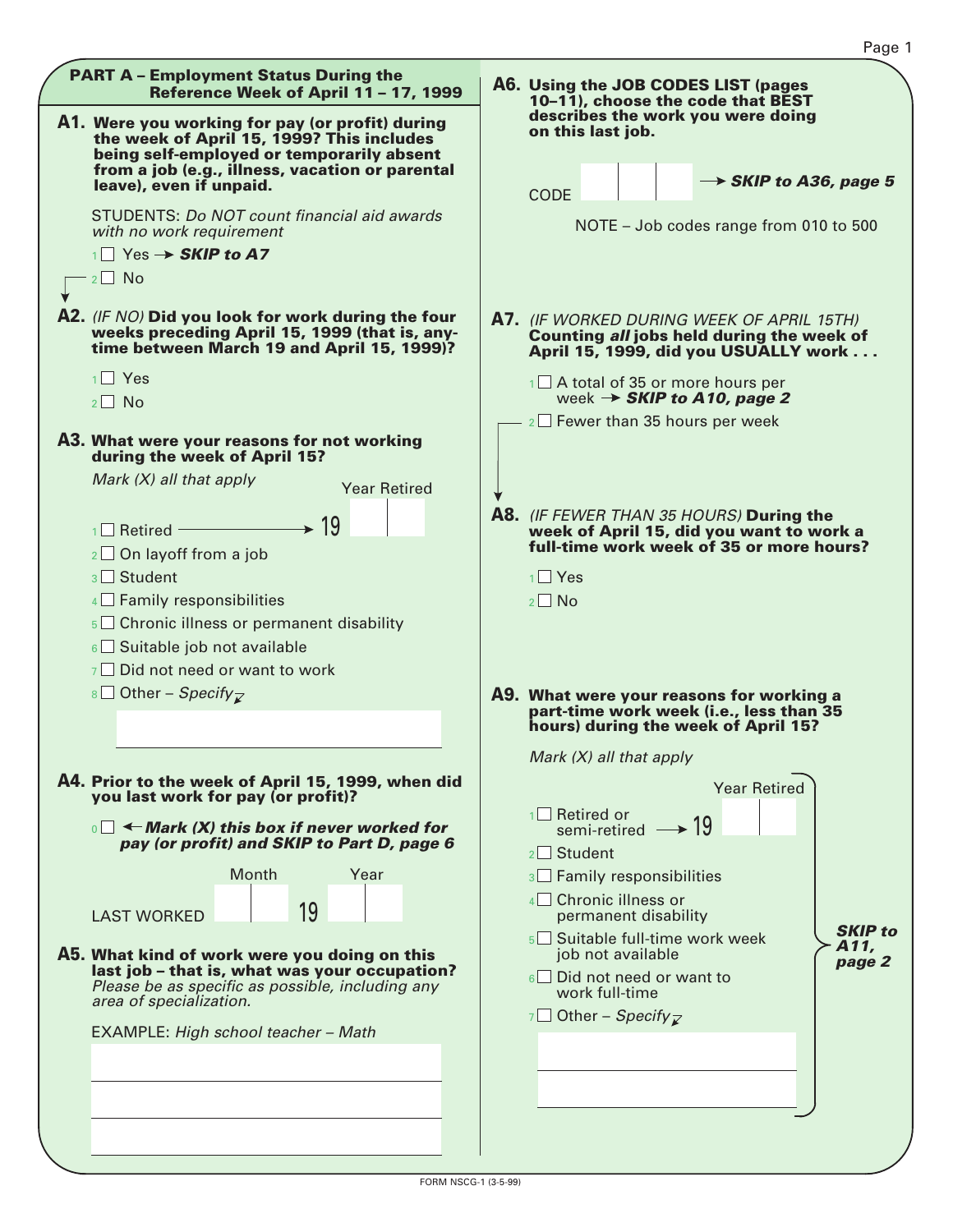| A10. (IF 35 OR MORE HOURS) Although you were<br>working during the week of April 15, had<br>you previously RETIRED from any position? | A13. Counting all locations where this<br>employer operates, how many people<br>work for your principal employer? Your                                                              |
|---------------------------------------------------------------------------------------------------------------------------------------|-------------------------------------------------------------------------------------------------------------------------------------------------------------------------------------|
| Examples of retirement include mandatory retire-<br>ment, early retirement, or voluntary retirement                                   | best estimate is fine.                                                                                                                                                              |
| <b>Year Retired</b>                                                                                                                   | Mark (X) ONLY One                                                                                                                                                                   |
|                                                                                                                                       | $1$ Under 10 employees                                                                                                                                                              |
| $_{1}$ $\Box$ Yes $\rightarrow$ 19                                                                                                    | $2 \square$ 10-24 employees                                                                                                                                                         |
| $2 \square$ No                                                                                                                        | $3\Box$ 25-99 employees                                                                                                                                                             |
|                                                                                                                                       | $4\Box$ 100-499 employees                                                                                                                                                           |
| The next several questions ask about your<br>principal employer.                                                                      | $5\Box$ 500-999 employees                                                                                                                                                           |
|                                                                                                                                       | $6\Box$ 1,000-4,999 employees                                                                                                                                                       |
| A11. Who was your principal employer during<br>the week of April 15, 1999?                                                            | $7\Box$ 5,000+ employees                                                                                                                                                            |
| IF MORE THAN ONE JOB: Record employer for<br>whom you worked the most hours that week                                                 |                                                                                                                                                                                     |
| IF EMPLOYER HAD MORE THAN ONE LOCATION:<br>Record location where you usually worked                                                   | A14. Did your principal employer come into<br>being as a new business within the past<br>5 years?                                                                                   |
| <b>Employer Name</b>                                                                                                                  |                                                                                                                                                                                     |
|                                                                                                                                       | $1$ Yes                                                                                                                                                                             |
| City/Town                                                                                                                             | $2 \square$ No                                                                                                                                                                      |
| <b>State/Foreign Country</b>                                                                                                          | A15. Was your principal employer during                                                                                                                                             |
|                                                                                                                                       | the week of April 15                                                                                                                                                                |
| <b>ZIP Code</b>                                                                                                                       | IF EMPLOYER WAS A SCHOOL: Mark (X) the<br>type of organizational charter (e.g., mark "state<br>government" for state schools; most private<br>schools are "private not-for-profit") |
| A12. Thinking about your employer's main<br>business (i.e., what your employer makes or                                               | Mark (X) ONLY One                                                                                                                                                                   |
| does), under which of these categories does<br>your employer's main business BEST fit?<br>IF PRINCIPAL EMPLOYER HAS MORE THAN ONE     | $\text{1} \square$ A PRIVATE FOR-PROFIT company, business<br>or individual, working for wages, salary or                                                                            |
| TYPE OF BUSINESS: Please answer for the type<br>of business primarily performed at the location                                       | commissions<br>$2 \square$ A PRIVATE NOT-FOR-PROFIT, tax-exempt,<br>or charitable organization                                                                                      |
| where you work                                                                                                                        | 3 SELF-EMPLOYED in own NOT                                                                                                                                                          |
| Mark (X) ONLY One<br>$\frac{1}{1}$ Agriculture, forestry, or fishing                                                                  | <b>INCORPORATED business, professional</b><br>practice, or farm                                                                                                                     |
| $2 \Box$ Biotechnology<br>3 Construction or mining                                                                                    | 4 SELF-EMPLOYED in own INCORPORATED<br>business, professional practice, or farm                                                                                                     |
| $4 \Box$ Education<br>$5\Box$ Finance, insurance or real estate services                                                              | 5 Local GOVERNMENT (e.g., city, county)                                                                                                                                             |
| $6 \Box$ Health services                                                                                                              | <b>State GOVERNMENT</b><br>$6 \mid \mid$                                                                                                                                            |
| $\overline{z}$ Information technology or computer services<br>8 Other services (e.g., social, legal, business)                        | $7 \square$ U.S. military service, active duty or<br>Commissioned Corps (e.g., USPHS,<br>NOAA)                                                                                      |
| $9 \Box$ Manufacturing<br>10 Public administration/government                                                                         | 8 □ U.S. GOVERNMENT (e.g., civilian<br>employee)                                                                                                                                    |
| 11 <b>Exerch</b> – <i>Specify</i> $\overline{z}$                                                                                      | 9 Other – Specify $\mathbb{Z}$                                                                                                                                                      |
| $12 \square$ Transportation services, utilities or                                                                                    |                                                                                                                                                                                     |
| communications                                                                                                                        |                                                                                                                                                                                     |
| 13 Wholesale or retail trade                                                                                                          |                                                                                                                                                                                     |
| $14$ Other                                                                                                                            |                                                                                                                                                                                     |

Page 2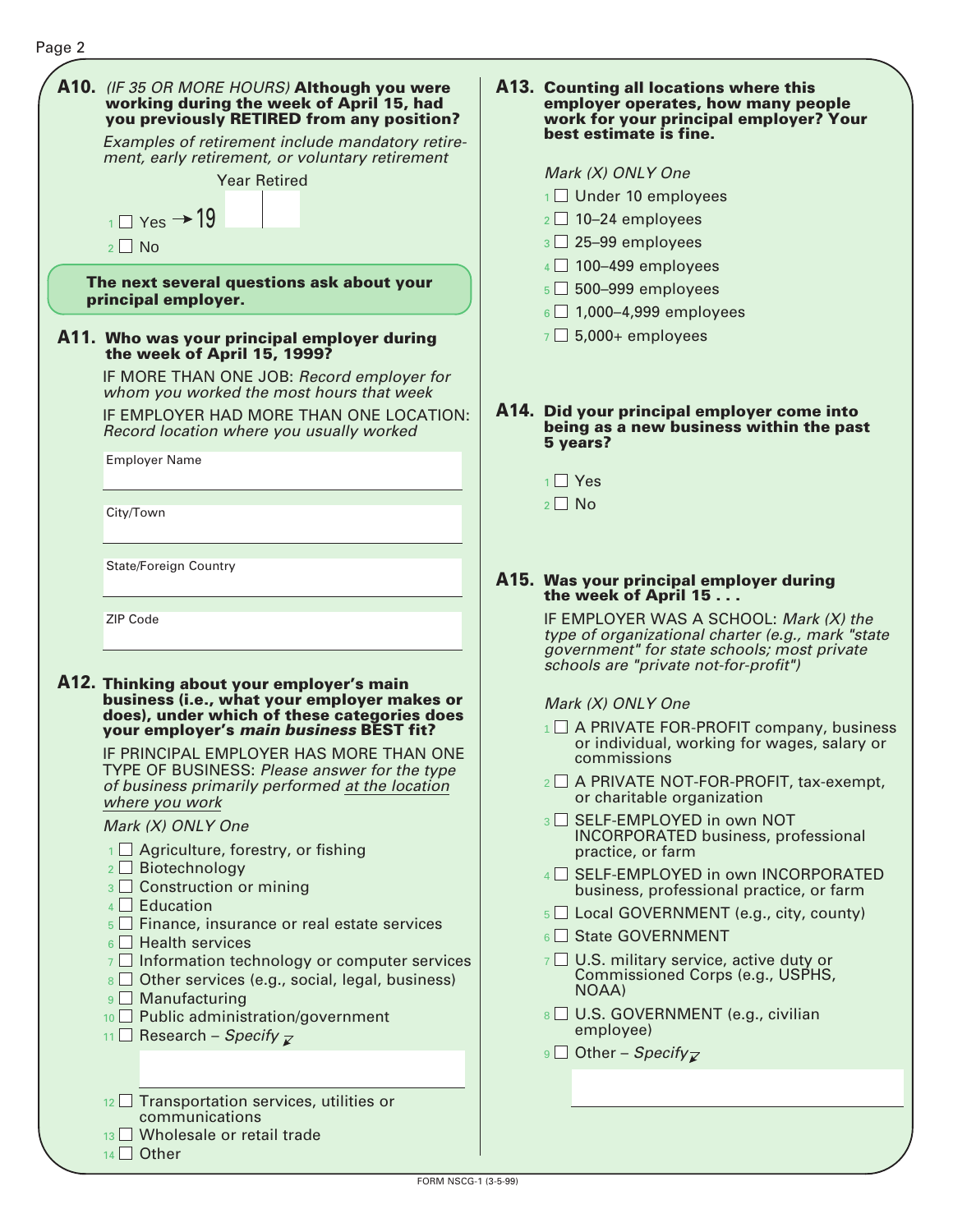| A16. Was your principal employer an educational<br>institution?                     | A21. During what month and year did you start<br>this job, (that is, your principal job held<br>during the week of April 15, 1999)? |       |                               |                                     |           |
|-------------------------------------------------------------------------------------|-------------------------------------------------------------------------------------------------------------------------------------|-------|-------------------------------|-------------------------------------|-----------|
| -1 □ Yes                                                                            |                                                                                                                                     | Month |                               | Year                                |           |
| $_2$ No $\rightarrow$ SKIP to A18                                                   |                                                                                                                                     |       |                               |                                     |           |
| A17. (IF EDUCATIONAL INSTITUTION) Was this<br>educational institution a             | <b>JOB STARTED</b>                                                                                                                  |       | 19                            |                                     |           |
| Mark (X) ONLY One                                                                   |                                                                                                                                     |       |                               |                                     |           |
| 1 Preschool, elementary, or middle school<br>or system                              | A22. Thinking about the relationship between<br>your work and your education, to what                                               |       |                               |                                     |           |
| 2 □ Secondary school or system                                                      | extent was your work on your principal job                                                                                          |       |                               |                                     |           |
| 3 Two-year college, community college,<br>technical institute                       | held during the week of April 15 related to<br>your HIGHEST degree field? Was it                                                    |       |                               |                                     |           |
| $4\Box$ Four-year college or university, other<br>than a medical school             | Mark (X) ONLY One                                                                                                                   |       |                               |                                     |           |
| $\overline{5}$ Medical school (including university-                                | 1 Closely related                                                                                                                   |       |                               | SKIP to A25, page 4                 |           |
| affiliated hospital or medical center)                                              | 2 □ Somewhat related                                                                                                                |       |                               |                                     |           |
| $6\Box$ University-affiliated research institute                                    | - 3 □ Not related                                                                                                                   |       |                               |                                     |           |
| $\overline{z}$ Something else – Specify $\overline{z}$                              |                                                                                                                                     |       |                               |                                     |           |
|                                                                                     |                                                                                                                                     |       |                               |                                     |           |
|                                                                                     | A23. (IF NOT RELATED) Did these factors                                                                                             |       |                               |                                     |           |
|                                                                                     | influence your decision to work in an                                                                                               |       |                               |                                     |           |
| The next set of questions ask about your<br>work on your principal job.             | area OUTSIDE OF YOUR HIGHEST<br><b>DEGREE FIELD?</b>                                                                                |       |                               |                                     |           |
|                                                                                     | Mark (X) Yes or No for each                                                                                                         |       |                               |                                     |           |
| A18. What kind of work were you doing on your                                       |                                                                                                                                     |       |                               | <b>YES</b>                          | <b>NO</b> |
| principal job held during the week of<br>April 15, 1999 - that is, what was your    |                                                                                                                                     |       |                               |                                     |           |
| occupation? Please be as specific as possible,                                      | <b>1.</b> Pay, promotion opportunities $\dots$ 1                                                                                    |       |                               |                                     | 2         |
| including any area of specialization.                                               |                                                                                                                                     |       |                               |                                     |           |
| <b>EXAMPLE: High school teacher - Math</b>                                          | 2. Working conditions (e.g., hours,<br>equipment, working                                                                           |       |                               |                                     |           |
|                                                                                     | $\frac{1}{2}$ environment) 1 $\square$                                                                                              |       |                               |                                     | $2\Box$   |
|                                                                                     | <b>3.</b> Job location $\ldots \ldots \ldots \ldots \ldots \ldots$                                                                  |       |                               |                                     | 2         |
|                                                                                     | 4. Change in career or                                                                                                              |       |                               |                                     |           |
|                                                                                     | professional interests 10                                                                                                           |       |                               |                                     | $2\Box$   |
|                                                                                     | 5. Family-related reasons (e.g.,<br>children, spouse's job moved) $\Box$                                                            |       |                               |                                     | 2         |
| A19. Using the JOB CODES LIST (pages 10-11),                                        | 6. Job in highest degree field<br>not available 1                                                                                   |       |                               |                                     | 2         |
| choose the code that BEST describes the                                             |                                                                                                                                     |       |                               |                                     |           |
| work you were doing on your principal job<br>during the week of April 15.           | <b>7.</b> Other reason – Specify $\mathbb{Z}$ 1                                                                                     |       |                               |                                     | $2\Box$   |
|                                                                                     |                                                                                                                                     |       |                               |                                     |           |
| NOTE - Job codes range                                                              |                                                                                                                                     |       |                               |                                     |           |
| from 010 to 500<br><b>CODE</b>                                                      |                                                                                                                                     |       |                               |                                     |           |
| A20. Did your duties on this job require the                                        |                                                                                                                                     |       |                               |                                     |           |
| technical expertise of a bachelor's degree                                          | A24. Which TWO factors in A23 represent your                                                                                        |       |                               |                                     |           |
| or higher in                                                                        | <b>MOST important reasons for working in</b>                                                                                        |       |                               |                                     |           |
| Mark (X) Yes or No for each<br><b>YES</b><br><sub>NO</sub>                          | an area outside of your HIGHEST degree                                                                                              |       |                               |                                     |           |
| ✦                                                                                   | field? Enter number of appropriate reason<br>from A23 above.                                                                        |       |                               |                                     |           |
| 1. Engineering, computer science,<br>math, or the natural sciences $\ldots$ 1<br>2  |                                                                                                                                     |       |                               |                                     |           |
| 2. The social sciences 1<br>2                                                       |                                                                                                                                     |       |                               |                                     |           |
|                                                                                     | 1.                                                                                                                                  |       | <b>MOST</b> important reason  |                                     |           |
| 3. Some other field (e.g., health or<br>business) – Specify $\bar{z}$ 1<br>$\sim$ 2 |                                                                                                                                     |       |                               |                                     |           |
|                                                                                     |                                                                                                                                     |       |                               | <b>SECOND MOST important reason</b> |           |
|                                                                                     | 2.                                                                                                                                  |       | (Enter "0" if no second most) |                                     |           |
|                                                                                     |                                                                                                                                     |       |                               |                                     |           |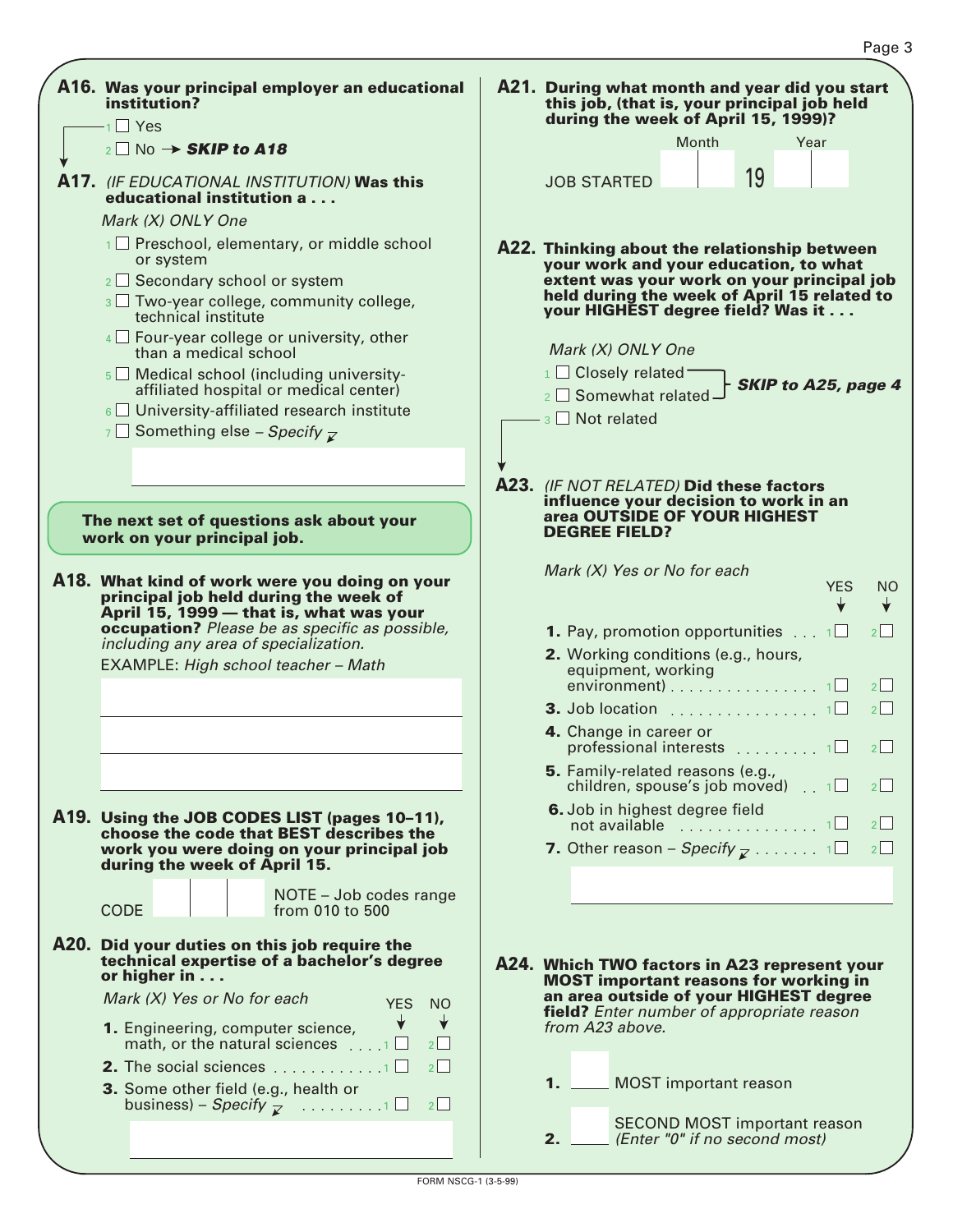|                     | A25. The next question is about your work<br>activities on your principal job. Which of<br>the following work activities occupied<br>10 percent or more of your time during a<br><b>TYPICAL work week on this job?</b><br>Mark (X) Yes or No for each<br><b>YES</b><br><b>1.</b> Accounting, finance, contracts $\dots$ 1<br>2. Applied research – study directed<br>toward gaining scientific knowledge<br>to meet a recognized need $\ldots$ . $\Box$<br><b>3.</b> Basic research – study directed<br>toward gaining scientific knowledge<br>primarily for its own sake $\ldots \ldots \ldots$<br>4. Computer applications,<br>programming, systems<br>development 1 | <b>NO</b><br>✦<br>2<br>$2\Box$<br>$2\Box$<br>$2\Box$ | A27. Did you supervise the work of others as<br>part of your principal job held during the<br>week of April 15?<br>Mark "YES": If you assigned duties to workers<br>AND recommended or initiated personnel<br>actions such as hiring, firing or promoting<br><b>TEACHERS: Do NOT count students</b><br>$-1$ $\Box$ Yes<br>$_2\square$ No $\rightarrow$ SKIP to A29<br>A28. (IF YES) How many people did you<br>typically<br>IF NONE: Enter "0" | Number     |
|---------------------|------------------------------------------------------------------------------------------------------------------------------------------------------------------------------------------------------------------------------------------------------------------------------------------------------------------------------------------------------------------------------------------------------------------------------------------------------------------------------------------------------------------------------------------------------------------------------------------------------------------------------------------------------------------------|------------------------------------------------------|------------------------------------------------------------------------------------------------------------------------------------------------------------------------------------------------------------------------------------------------------------------------------------------------------------------------------------------------------------------------------------------------------------------------------------------------|------------|
|                     | <b>5.</b> Development – using knowledge<br>gained from research for the<br>production of materials, devices 1                                                                                                                                                                                                                                                                                                                                                                                                                                                                                                                                                          | 2                                                    |                                                                                                                                                                                                                                                                                                                                                                                                                                                | Supervised |
|                     | 6. Design of equipment, processes,<br>structures, models 1                                                                                                                                                                                                                                                                                                                                                                                                                                                                                                                                                                                                             | $2\Box$                                              | 1. Supervise DIRECTLY?                                                                                                                                                                                                                                                                                                                                                                                                                         |            |
|                     | 7. Employee relations - including<br>recruiting, personnel development,<br><b>8.</b> Managing and supervising $\ldots \ldots \ldots \square$<br>9. Production, operations, maintenance<br>(e.g., truck driving, machine tooling,<br>auto/machine repairing) 1<br><b>10.</b> Professional services (e.g., health<br>care, counseling, financial services,                                                                                                                                                                                                                                                                                                               | $2\Box$<br>$2\Box$<br>$2\Box$                        | 2. Supervise through<br>subordinate supervisors? ___<br>A29. Before deductions, what was your basic<br><b>ANNUAL salary on this job as of the week</b><br>of April 15, 1999? (Do NOT include<br>bonuses, overtime, or additional<br>compensation for summertime teaching or                                                                                                                                                                    |            |
|                     | 11. Sales, purchasing, marketing,                                                                                                                                                                                                                                                                                                                                                                                                                                                                                                                                                                                                                                      | $2\Box$                                              | research)<br>IF NOT SALARIED: Please estimate your earned                                                                                                                                                                                                                                                                                                                                                                                      |            |
|                     | customer service, public relations 1<br><b>12.</b> Quality or productivity                                                                                                                                                                                                                                                                                                                                                                                                                                                                                                                                                                                             | $2\Box$                                              | income, excluding business expenses                                                                                                                                                                                                                                                                                                                                                                                                            |            |
|                     | management $\ldots \ldots \ldots \ldots \ldots \ldots$                                                                                                                                                                                                                                                                                                                                                                                                                                                                                                                                                                                                                 | $2\Box$                                              | \$<br>.00                                                                                                                                                                                                                                                                                                                                                                                                                                      |            |
|                     | <b>13.</b> Teaching 1<br><b>14.</b> Other – Specify $\vec{r}$ 1 $\Box$                                                                                                                                                                                                                                                                                                                                                                                                                                                                                                                                                                                                 | 2<br>$2\Box$                                         | BASIC ANNUAL SALARY/EARNED INCOME                                                                                                                                                                                                                                                                                                                                                                                                              |            |
|                     |                                                                                                                                                                                                                                                                                                                                                                                                                                                                                                                                                                                                                                                                        |                                                      | A30. During a typical week on this job, how<br>many hours did you usually work?                                                                                                                                                                                                                                                                                                                                                                |            |
|                     | A26. On which TWO activities in A25 did you<br>work the MOST hours during a typical<br>week on this job? Enter number of<br>appropriate activity from A25 above.                                                                                                                                                                                                                                                                                                                                                                                                                                                                                                       |                                                      | NUMBER OF HOURS PER WEEK                                                                                                                                                                                                                                                                                                                                                                                                                       |            |
| $\mathbf 1$ .<br>2. | <b>Activity MOST hours</b><br><b>Activity SECOND MOST hours</b><br>(Enter "0" if no second most)                                                                                                                                                                                                                                                                                                                                                                                                                                                                                                                                                                       |                                                      | A31. Including paid vacation and paid sick leave,<br>upon how many weeks per year was your<br>salary based?                                                                                                                                                                                                                                                                                                                                    |            |
|                     |                                                                                                                                                                                                                                                                                                                                                                                                                                                                                                                                                                                                                                                                        |                                                      | NUMBER OF WEEKS PER YEAR                                                                                                                                                                                                                                                                                                                                                                                                                       |            |
|                     |                                                                                                                                                                                                                                                                                                                                                                                                                                                                                                                                                                                                                                                                        |                                                      |                                                                                                                                                                                                                                                                                                                                                                                                                                                |            |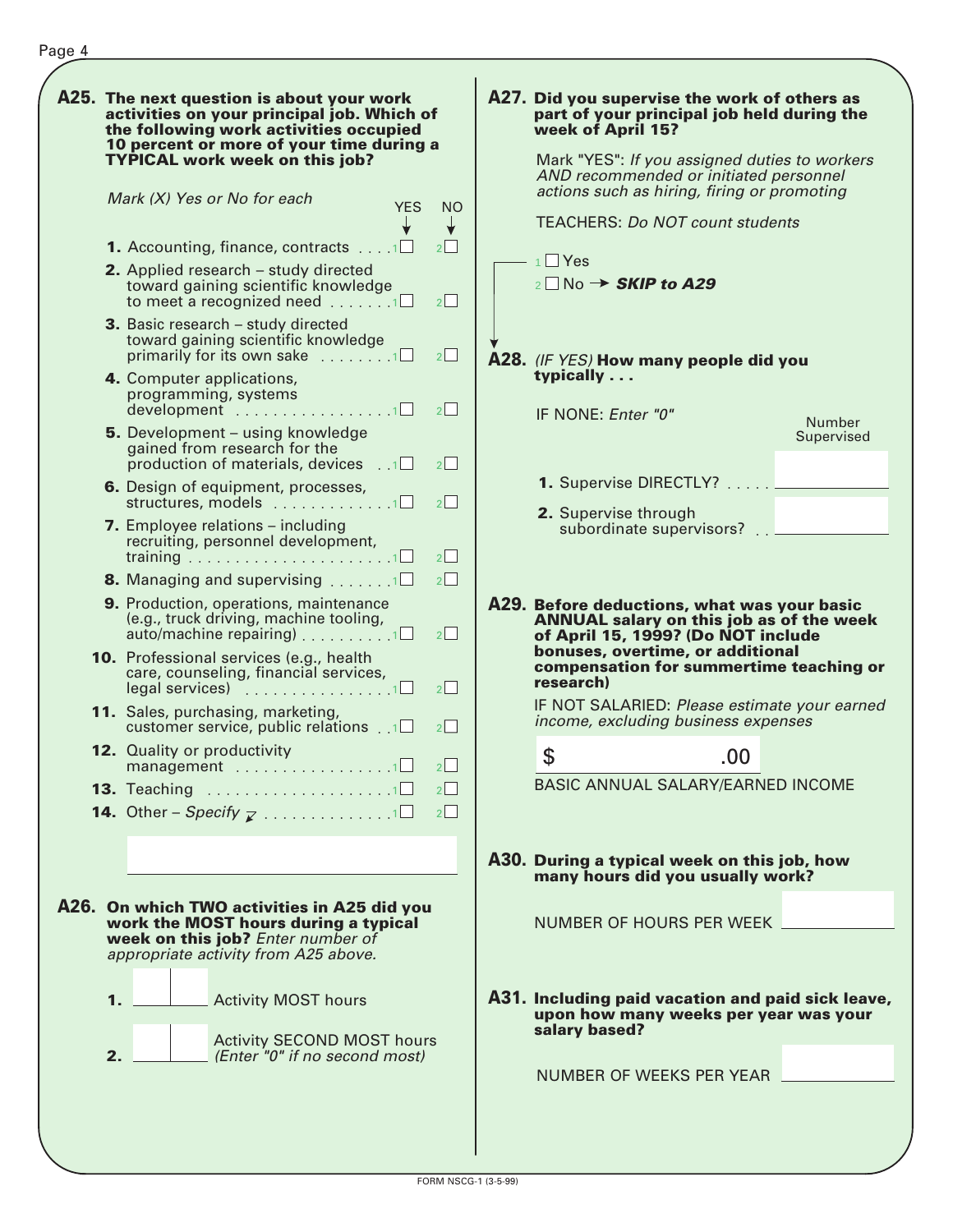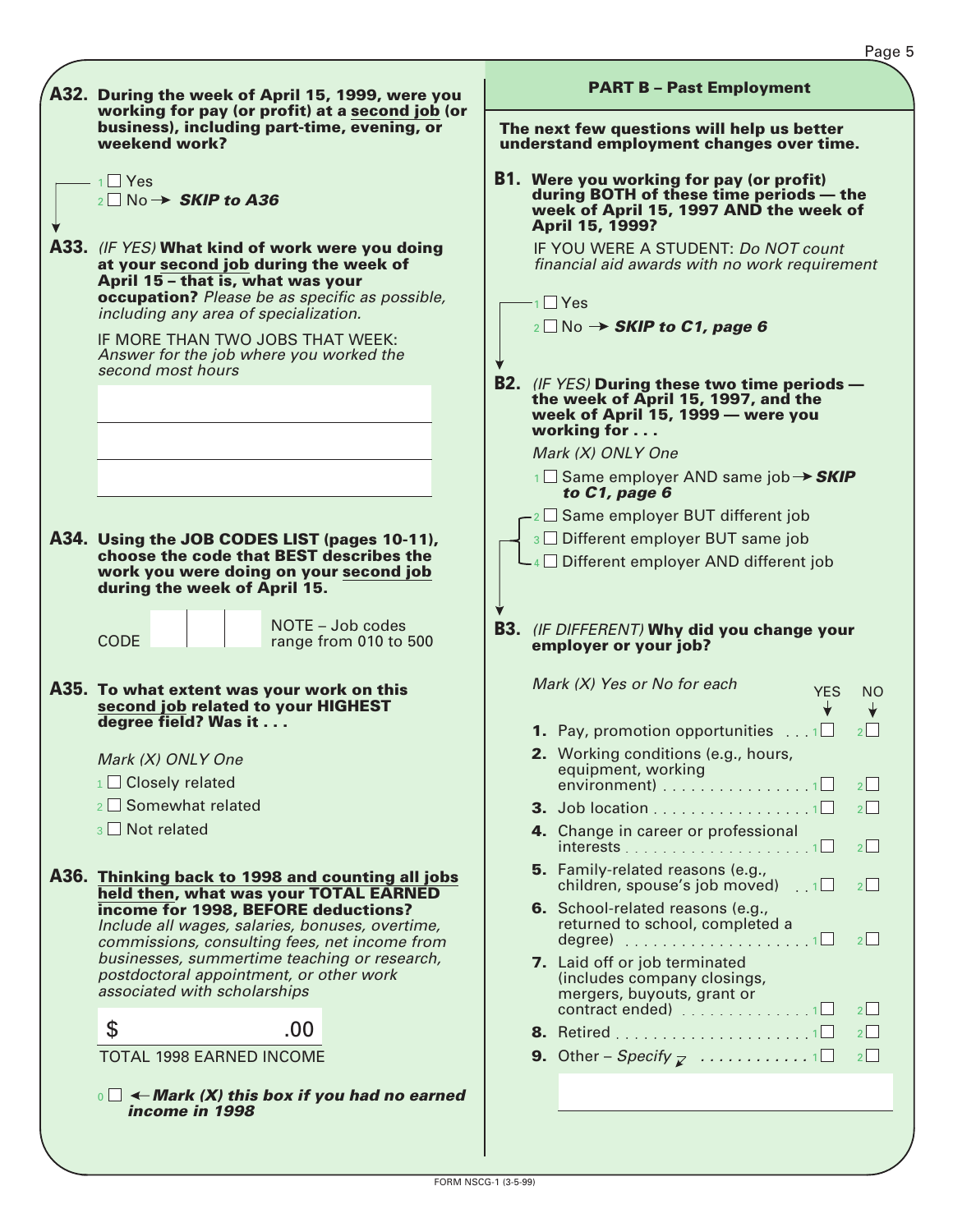| During the past year, did you attend any<br>professional society or association<br>meetings or professional conferences?<br>Include regional, national, or international<br>meetings<br>$1$ $\blacksquare$ Yes<br>$2 \square$ No<br>To how many national or international<br>professional societies or associations do<br>you currently belong?<br>Number <u>■ OR</u> OR O NONE<br>During the past year, did you attend any<br><b>WORK-RELATED workshops, seminars,</b><br>or other work-related training activities?<br>Do NOT include college courses - these will<br>be discussed in PART D<br>Do NOT include professional meetings unless<br>you attended a special training session<br>conducted at the meeting/conference |                                            | attend training activities during the past<br>year?<br>Mark (X) Yes or No for each<br><b>YES</b><br><b>NO</b><br>$\downarrow$ $\downarrow$<br><b>1.</b> To facilitate a change in your<br>occupational field $\begin{array}{ccc} 1 & \sqrt{2} & \sqrt{2} \\ \end{array}$<br>2. To gain FURTHER skills or know-<br>ledge in your occupational field $\Box$ $\Box$<br>$2\Box$<br><b>3.</b> For licensure/certification $\ldots \ldots \ldots$<br>$2\Box$<br>4. To increase opportunities for<br>promotion/advancement/higher<br>$2\Box$<br>5. To learn skills or knowledge needed<br>for a recently acquired position $\ldots$ 1<br>$2\Box$<br>$2\Box$<br><b>6.</b> Required or expected by employer $\Box$<br>$2\Box$<br>C6. What was your most important reason for<br>appropriate reason from C5 above. |
|---------------------------------------------------------------------------------------------------------------------------------------------------------------------------------------------------------------------------------------------------------------------------------------------------------------------------------------------------------------------------------------------------------------------------------------------------------------------------------------------------------------------------------------------------------------------------------------------------------------------------------------------------------------------------------------------------------------------------------|--------------------------------------------|----------------------------------------------------------------------------------------------------------------------------------------------------------------------------------------------------------------------------------------------------------------------------------------------------------------------------------------------------------------------------------------------------------------------------------------------------------------------------------------------------------------------------------------------------------------------------------------------------------------------------------------------------------------------------------------------------------------------------------------------------------------------------------------------------------|
|                                                                                                                                                                                                                                                                                                                                                                                                                                                                                                                                                                                                                                                                                                                                 |                                            | attending training activities? Enter number of                                                                                                                                                                                                                                                                                                                                                                                                                                                                                                                                                                                                                                                                                                                                                           |
|                                                                                                                                                                                                                                                                                                                                                                                                                                                                                                                                                                                                                                                                                                                                 |                                            |                                                                                                                                                                                                                                                                                                                                                                                                                                                                                                                                                                                                                                                                                                                                                                                                          |
| $1$ $\Box$ Yes<br>$_2$ No $\rightarrow$ SKIP to D1                                                                                                                                                                                                                                                                                                                                                                                                                                                                                                                                                                                                                                                                              |                                            | <b>MOST IMPORTANT REASON FROM C5</b>                                                                                                                                                                                                                                                                                                                                                                                                                                                                                                                                                                                                                                                                                                                                                                     |
|                                                                                                                                                                                                                                                                                                                                                                                                                                                                                                                                                                                                                                                                                                                                 |                                            | <b>PART D - Background Information</b>                                                                                                                                                                                                                                                                                                                                                                                                                                                                                                                                                                                                                                                                                                                                                                   |
| the following areas did you attend<br>work-related workshops, seminars, or<br>other work-related training activities?<br>Mark (X) Yes or No for each<br><b>YES</b><br>1. Management or supervisor<br>2. Training in your occupational<br>3. General professional training<br>(e.g., public speaking, business<br>writing) $\ldots$ $\ldots$ $\ldots$ $\ldots$ $\ldots$ $\ldots$<br>4. Other work-related training -                                                                                                                                                                                                                                                                                                             |                                            | D1. Between April 1997 and April 1999, did<br>you take any college or university<br>courses or enroll in a college or<br>university for other reasons, such as<br>completing a Master's or PhD?<br>$\overline{\phantom{a}}$ 1 $\Box$ Yes<br>$_2\Box$ No $\rightarrow$ SKIP to D11, page 8<br><b>D2.</b> (IF YES) In which college or university<br>department were you primarily taking<br>classes or doing research, etc. (e.g.,<br><b>English, chemistry)?</b><br><b>DEPARTMENT</b>                                                                                                                                                                                                                                                                                                                    |
|                                                                                                                                                                                                                                                                                                                                                                                                                                                                                                                                                                                                                                                                                                                                 | (IF YES) During the past year, in which of | NO.<br>✦<br>$2\Box$<br>$2^{\vert}$<br>$2\Box$<br>2                                                                                                                                                                                                                                                                                                                                                                                                                                                                                                                                                                                                                                                                                                                                                       |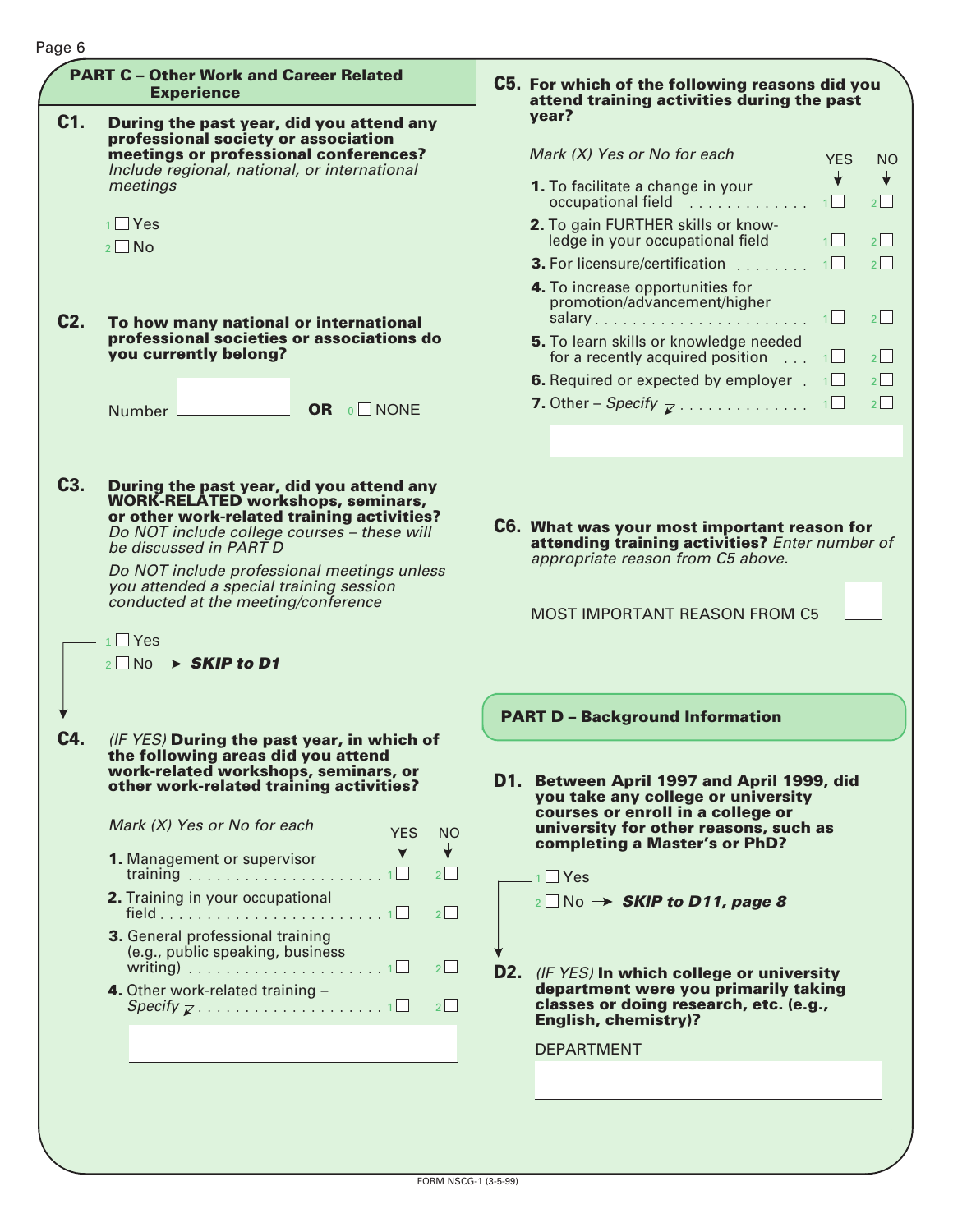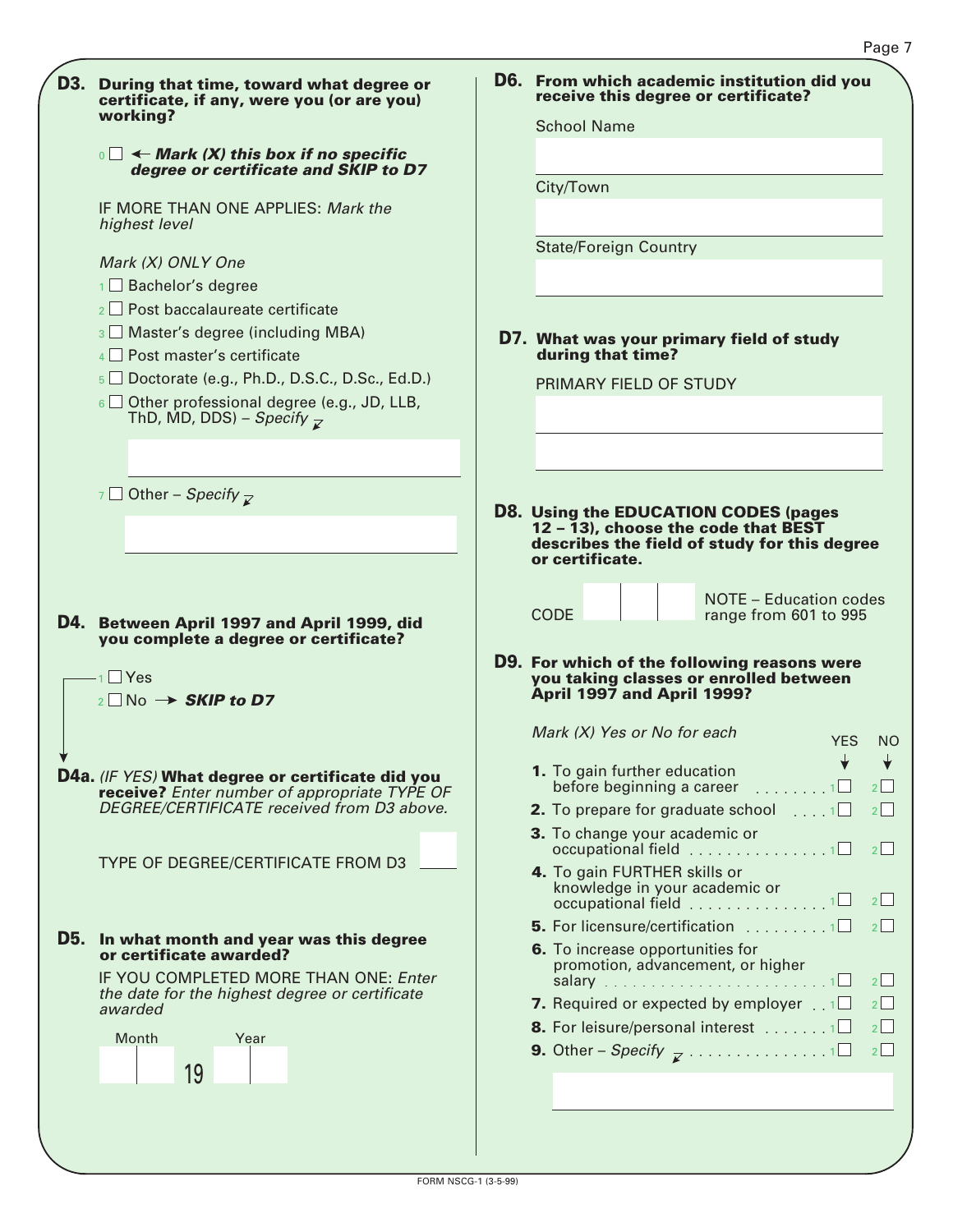

(IF YES) **How many of these children living D15. with you as part of your family were . . .**

#### IF NO CHILDREN IN A CATEGORY: Enter "0" Number of

|                            | Children |
|----------------------------|----------|
| 1. Under age 2             |          |
| <b>2.</b> Aged $2 - 5$     |          |
| <b>3.</b> Aged $6 - 11$    |          |
| 4. Aged $12 - 17$          |          |
| <b>5.</b> Aged 18 or older |          |

**D16. During the week of April 15, 1999, were you living in the United States or one of its territories, or were you living in another**

> $1$  United States or one of its territories  $_2\square$  Another country

### **D17. As of the week of April 15, 1999, were**

Mark (X) ONLY One

#### **U.S. Citizen**

 $\overline{1}$  Native born **SKIP to D19**

#### **Non-U.S. Citizen**

 $\cdot$ <sub>3</sub>  $\Box$  With a Permanent U.S. Resident Visa  $4 \square$  With a Temporary U.S. Resident Visa

 $\cdot$ <sub>5</sub>  $\Box$  Living outside the United States

(IF NON-U.S. CITIZEN) **Of which country D18. are you a citizen?**

#### **D19. What is your birthdate?**

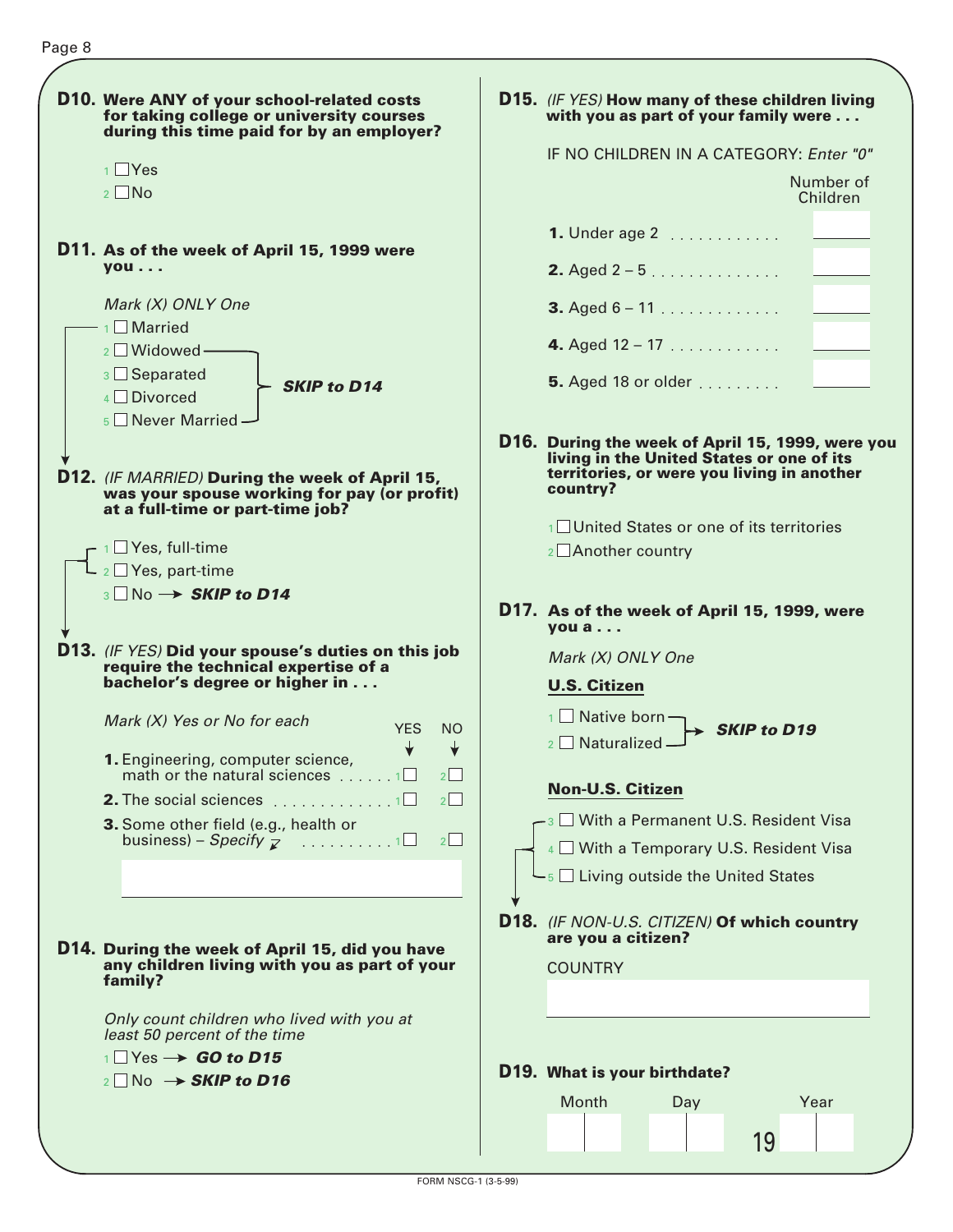| The next question is designed to help us better understand the career paths of                                                                                                           |                           |              |                              |                 |                                |
|------------------------------------------------------------------------------------------------------------------------------------------------------------------------------------------|---------------------------|--------------|------------------------------|-----------------|--------------------------------|
| individuals with different physical abilities.                                                                                                                                           |                           |              |                              |                 |                                |
|                                                                                                                                                                                          |                           |              | <b>MARK (X) ONE FOR EACH</b> |                 |                                |
| D20. What is the USUAL degree of difficulty you                                                                                                                                          | None                      |              | Slight Moderate Severe       |                 | Unable                         |
| have with $\ldots$                                                                                                                                                                       | ♦                         | $\downarrow$ | ╈                            |                 | to Do                          |
| 1. SEEING words or letters in ordinary newsprint (with<br>glasses/contact lenses if you usually wear them) $\ldots$ 1 $\square$                                                          |                           | $2\Box$      | $3\Box$                      | 4               | $5$                            |
| 2. HEARING what is normally said in                                                                                                                                                      |                           |              |                              |                 |                                |
| conversation with another person (with                                                                                                                                                   |                           | 2            | 3                            | 4               | $5\Box$                        |
| 3. WALKING without human or mechanical                                                                                                                                                   |                           |              |                              |                 |                                |
|                                                                                                                                                                                          |                           | $2\Box$      | 3                            | 4               | $5$   $\overline{\phantom{0}}$ |
| 4. LIFTING or carrying something as heavy as<br>10 pounds, such as a bag of groceries 1                                                                                                  |                           | $2\Box$      | 3 <sup>1</sup>               | 4               | 5 <sup>1</sup>                 |
| D21. $\circ$ $\Box$ $\leftarrow$ Mark (X) this box if you answered "None" TO ALL ACTIVITIES in D20 and SKIP to D23                                                                       |                           |              |                              |                 |                                |
| D22. What is the earliest age at which you FIRST began experiencing ANY difficulties in ANY                                                                                              |                           |              |                              |                 |                                |
| of these areas?                                                                                                                                                                          |                           |              |                              |                 |                                |
|                                                                                                                                                                                          |                           |              |                              |                 |                                |
| <b>OR</b><br><b>AGE</b><br><b>OLSINCE BIRTH</b>                                                                                                                                          |                           |              |                              |                 |                                |
| D23. In case we need to clarify some of the information you have provided, please list a phone                                                                                           |                           |              |                              |                 |                                |
| number (and an e-mail address if applicable) where you can be reached.                                                                                                                   |                           |              |                              |                 |                                |
| <b>Number</b><br>Area Code                                                                                                                                                               |                           | Area Code    |                              | Number          |                                |
|                                                                                                                                                                                          |                           |              |                              |                 |                                |
| <b>DAYTIME</b>                                                                                                                                                                           | <b>EVENING</b>            |              |                              |                 |                                |
|                                                                                                                                                                                          |                           |              |                              |                 |                                |
|                                                                                                                                                                                          |                           |              |                              |                 |                                |
| <b>E-MAIL ADDRESS</b>                                                                                                                                                                    |                           |              |                              |                 |                                |
|                                                                                                                                                                                          |                           |              |                              |                 |                                |
| D24. Since we are interested in how education and employment change over time, we may be                                                                                                 |                           |              |                              |                 |                                |
| recontacting you in 2001. To help us contact you, please provide the name, address, and<br>telephone number of two people who are likely to know where you can be reached. DO NOT        |                           |              |                              |                 |                                |
| INCLUDE SOMEONE WHO LIVES IN YOUR HOUSEHOLD.                                                                                                                                             |                           |              |                              |                 |                                |
| As with all the information provided in this questionnaire, complete confidentiality will be provided.<br>These people will only be contacted if we have trouble contacting you in 2001. |                           |              |                              |                 |                                |
| <b>First Name</b><br>MI<br><b>Last Name</b>                                                                                                                                              | <b>First Name</b>         | MI           | <b>Last Name</b>             |                 |                                |
|                                                                                                                                                                                          |                           |              |                              |                 |                                |
|                                                                                                                                                                                          |                           |              |                              |                 |                                |
| <b>Number and Street</b>                                                                                                                                                                 | <b>Number and Street</b>  |              |                              |                 |                                |
|                                                                                                                                                                                          |                           |              |                              |                 |                                |
| <b>ZIP Code</b><br><b>State</b>                                                                                                                                                          |                           |              |                              | <b>ZIP Code</b> |                                |
| City/Town<br>City/Town                                                                                                                                                                   |                           |              | <b>State</b>                 |                 |                                |
|                                                                                                                                                                                          |                           |              |                              |                 |                                |
| Country (If outside U.S.)                                                                                                                                                                | Country (If outside U.S.) |              |                              |                 |                                |
|                                                                                                                                                                                          |                           |              |                              |                 |                                |
|                                                                                                                                                                                          |                           |              |                              |                 |                                |
| Area Code<br>Number                                                                                                                                                                      | Area Code                 |              | Number                       |                 |                                |
|                                                                                                                                                                                          |                           |              |                              |                 |                                |
| <b>D25. PLEASE TURN TO THE BACK COVER FOR THE LAST QUESTION (D26).</b>                                                                                                                   |                           |              |                              |                 |                                |

#### Page 9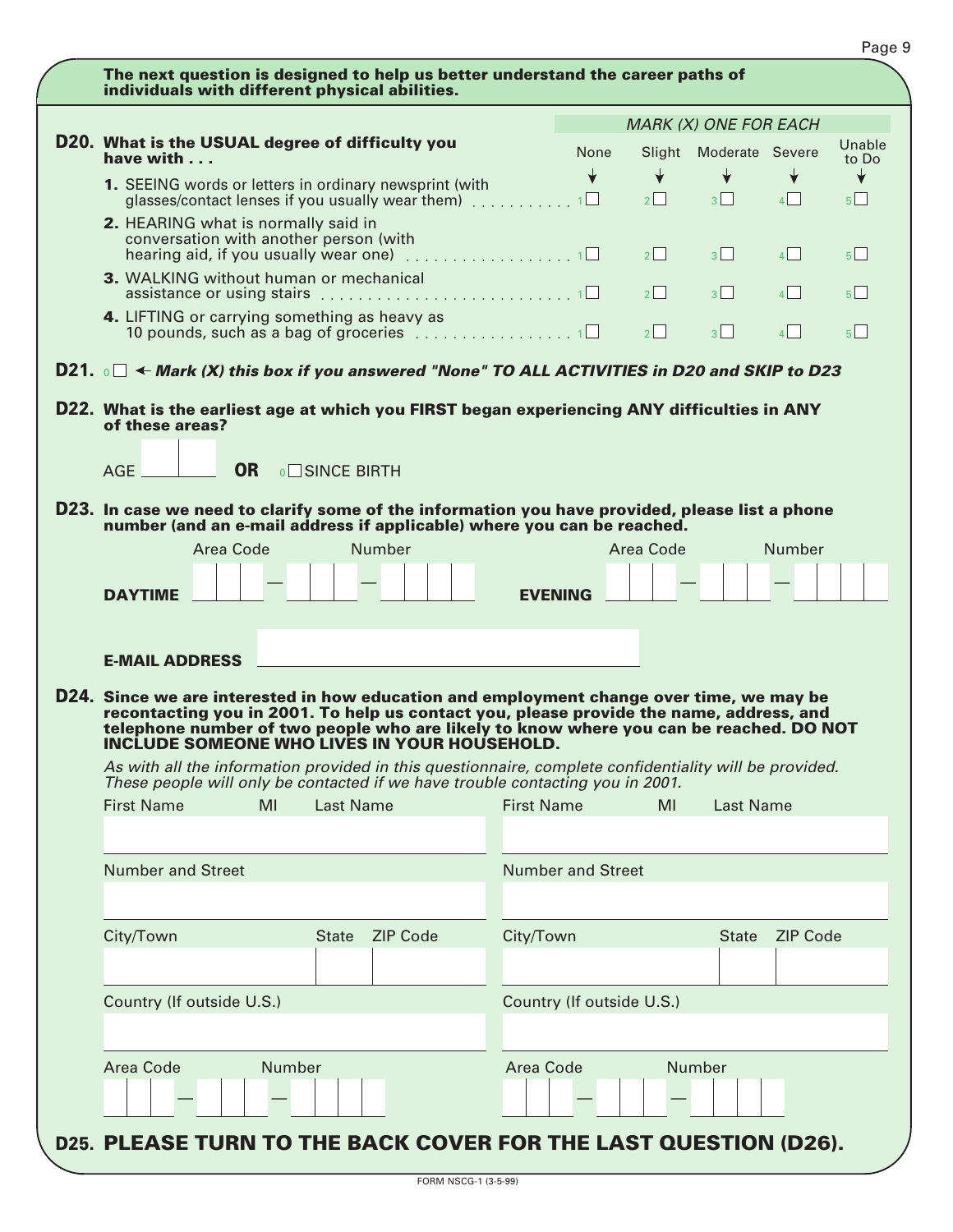## **JOB CODES LIST**

This list is ordered alphabetically. The titles in bold type are broad job categories. To make sure you have found the BEST code, please review ALL broad categories before making your choice. If you cannot find the code that BEST describes your job, use the "OTHER" code under the most appropriate broad category in bold print. If none of the codes fit your job, use code 500.

#### 010 **Artists, Broadcasters, Editors, Entertainers, Public Relations Specialists, Writers**

#### **Biological/Life Scientists**

- 021 Agricultural and food scientists
- 022 Biochemists and biophysicists
- 023 Biological scientists (e.g., botanists, ecologists, zoologists)
- 024 Forestry and conservation scientists
- 025 Medical scientists (excluding practitioners)
- 026 Technologists and technicians in the biological/life sciences
- 027 OTHER biological/life scientists

#### **Clerical/Administrative Support**

- 031 Accounting clerks, bookkeepers
- 032 Secretaries, receptionists, typists
- 033 OTHER administrative (e.g., record clerks, telephone operators)

#### 040 **Clergy and Other Religious Workers**

#### **Computer Occupations** (Also see 173)

- \*\*\* Computer engineers (See 087, 088 under Engineering)
- 051 Computer programmers (business, scientific, process control)
- 052 Computer system analysts
- 053 Computer scientists, except system analysts
- 054 Information systems scientists or analysts
- 055 OTHER computer, information science occupations
- \*\*\* **Consultants** (Select the code that comes closest to your usual area of consulting)
- 070 **Counselors, Educational and Vocational** (Also see 236)

#### **Engineers, Architects, Surveyors**

- 081 Architects
- \*\*\* Engineers (Also see 100–103)
	- 082 Aeronautical, aerospace, astronautical engineer
	- 083 Agricultural engineer
	- 084 Bioengineering and biomedical engineer
	- 085 Chemical engineer
	- 086 Civil, including architectural and sanitary engineer
- \*\*\* Engineers (Continued)
	- 087 Computer engineer hardware
	- 088 Computer engineer software
	- 089 Electrical, electronic engineer
	- 090 Environmental engineer
	- 091 Industrial engineer
	- 092 Marine engineer or naval architect engineer
	- 093 Materials or metallurgical engineer
	- 094 Mechanical engineer
	- 095 Mining or geological engineer
	- 096 Nuclear engineer
	- 097 Petroleum engineer
	- 098 Sales engineer
	- 099 Other engineer
- \*\*\* Engineering Technologists and Technicians 100 Electrical, electronic, industrial, mechanical
	- 101 Drafting occupations, including computer drafting
	- 102 Surveying and mapping
	- 103 OTHER engineering technologists and technicians
- 104 Surveyors

#### 110 **Farmers, Foresters and Fishermen**

#### **Health Occupations**

- 111 Diagnosing/Treating Practitioners (e.g., dentists, optometrists, physicians, psychiatrists, podiatrists, surgeons, veterinarians)
- 112 Registered nurses, pharmacists, dieticians, therapists, physician assistants
- 236 Psychologists, including clinical
- 113 Health Technologists and Technicians (e.g., dental hygienists, health record technologist/technicians, licensed practical nurses, medical or laboratory technicians, radiologic technologists/technicians)
- 114 OTHER health occupations
- 120 **Lawyers, Judges**

#### 130 **Librarians, Archivists, Curators**

#### **Managers, Executives, Administrators** (Also see 151–153)

- 141 Top and mid-level managers, executives, administrators (people who manage other managers)
- \*\*\* All other managers, including the self-employed (Select the code that comes closest to the field you manage)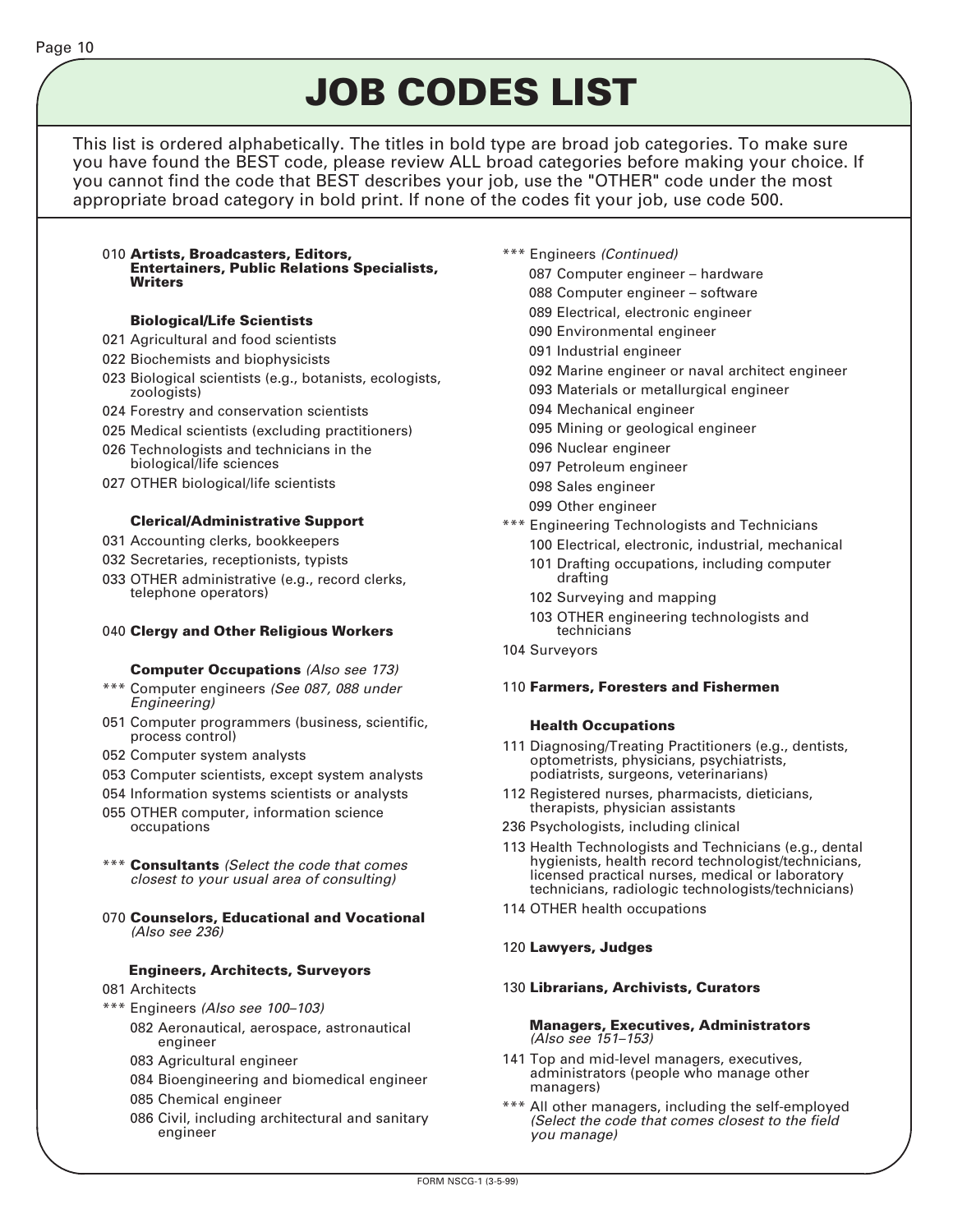### **JOB CODES LIST – Continued**

#### **Management-Related Occupations**

(Also see 141)

- 151 Accountants, auditors, and other financial specialists
- 152 Personnel, training, and labor relations specialists
- 153 OTHER management related occupations

#### **Mathematical Scientists**

- 171 Actuaries
- 172 Mathematicians
- 173 Operations research analysts, modeling
- 174 Statisticians
- 175 Technologists and technicians in the mathematical sciences
- 176 OTHER mathematical scientists

#### **Physical Scientists**

#### 191 Astronomers

- 192 Atmospheric and space scientists
- 193 Chemists, except biochemists
- 194 Geologists, including earth scientists
- 195 Oceanographers
- 196 Physicists
- 197 Technologists and technicians in the physical sciences
- 198 OTHER physical scientists
- \*\*\* **Research Associates/Assistants** (Select the code that comes closest to your field)

#### **Sales and Marketing**

- 200 Insurance, securities, real estate, and business services
- 201 Sales Occupations Commodities Except Retail (e.g., industrial machinery/equipment/supplies, medical and dental equipment/supplies)
- 202 Sales Occupations Retail (e.g., furnishings, clothing, motor vehicles, cosmetics)
- 203 OTHER marketing and sales occupations

#### **Service Occupations, Except Health** (Also see 111–114)

- 221 Food Preparation and Service (e.g., cooks, waitresses, bartenders)
- 222 Protective services (e.g., fire fighters, police, guards)
- 223 OTHER service occupations, except health

#### **Social Scientists**

- 231 Anthropologists
- 232 Economists
- 233 Historians, science and technology
- 234 Historians, except science and technology
- 235 Political scientists
- 236 Psychologists, including clinical (Also see 070)
- 237 Sociologists
- 238 OTHER social scientist

#### 240 **Social Workers**

#### **Teachers/Professors**

- 251 Pre-Kindergarten and kindergarten
- 252 Elementary
- 253 Secondary computer, math or sciences
- 254 Secondary social sciences
- 255 Secondary other subjects
- 256 Special education primary and secondary
- 257 OTHER precollegiate area

#### \*\*\* Postsecondary

- 271 Agriculture
- 272 Art, Drama, and Music
- 273 Biological Sciences
- 274 Business Commerce and Marketing
- 275 Chemistry
- 276 Computer Science
- 277 Earth, Environmental, and Marine Science
- 278 Economics
- 279 Education
- 280 Engineering
- 281 English
- 282 Foreign Language
- 283 History
- 284 Home Economics
- 285 Law
- 286 Mathematical Sciences
- 287 Medical Science
- 288 Physical Education
- 289 Physics
- 290 Political Science
- 291 Psychology
- 292 Social Work
- 293 Sociology
- 294 Theology
- 295 Trade and Industrial
- 296 OTHER health specialties
- 297 OTHER natural sciences
- 298 OTHER social sciences
- 
- 299 OTHER postsecondary

#### **Other Professions**

- 401 Construction trades, miners and well drillers
- 402 Mechanics and repairers
- 403 Precision/production occupations (e.g., metal workers, woodworkers, butchers, bakers, printing occupations, tailors, shoemakers, photographic process)
- 404 Operators and related occupations (e.g., machine set-up, machine operators and tenders, fabricators, assemblers)
- 405 Transportation/material moving occupations

#### **500 OTHER OCCUPATIONS (Not Listed)**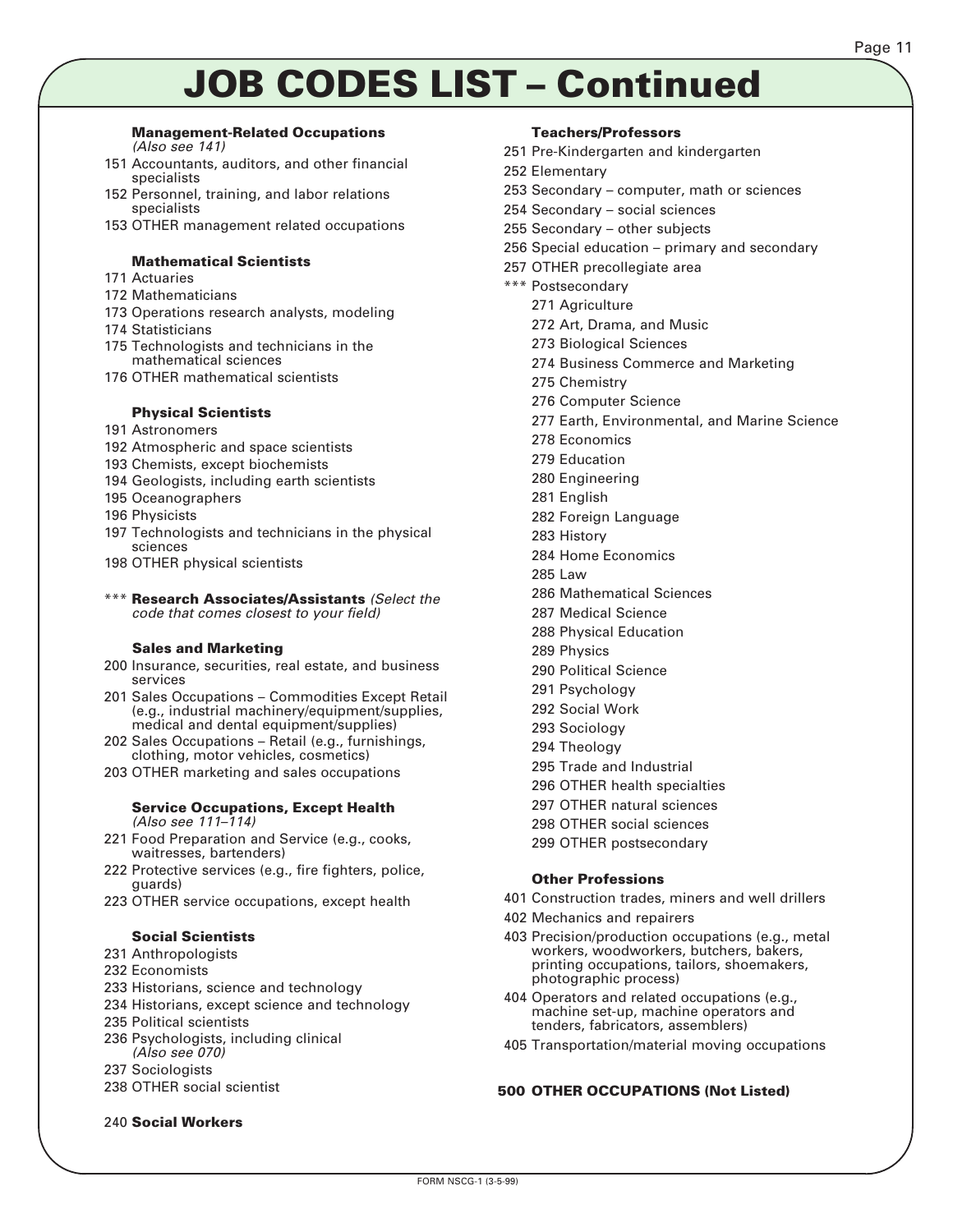## **EDUCATION CODES LIST**

This list is ordered alphabetically. The titles in bold type are broad fields of study. To make sure you have found the BEST code, please review ALL broad categories before making your choice. If you cannot find the code that BEST describes your field of study, use the "OTHER" code under the most appropriate broad field in bold print. If none of the codes fit your field of study, use Code 995.

#### **Agriculture Business and Production**

601 Agriculture, economics (Also see 655 and 923) 602 OTHER agricultural business and production

#### **Agricultural Sciences**

- 605 Animal sciences
- 606 Food sciences and technology (Also see 638)
- 607 Plant sciences (Also see 633)
- 608 OTHER agricultural sciences

#### 610 **Architecture/Environmental Design** (For architectural engineering, see 723)

#### 620 **Area/Ethnic Studies**

#### **Biological/Life Sciences**

- 631 Biochemistry and biophysics
- 632 Biology, general
- 633 Botany (Also see 607)
- 634 Cell and molecular biology
- 635 Ecology
- 636 Genetics, animal and plant
- 637 Microbiology
- 638 Nutritional sciences (Also see 606)
- 639 Pharmacology, human and animal (Also see 788)
- 640 Physiology, human and animal
- 641 Zoology, general
- 642 OTHER biological sciences

#### **Business Management/Administrative Services**

- 651 Accounting
- 652 Actuarial science
- 653 Business administration and management
- 654 Business, general
- 655 Business/managerial economics (Also see 601 and 923)
- 656 Business marketing/marketing management
- 657 Financial management
- 658 Marketing research
- 843 Operations research
- 659 OTHER business management/administrative services

#### **Communications**

- 661 Communications, general
- 662 Journalism
- 663 OTHER communications

#### **Computer and Information Sciences**

- 671 Computer/information sciences, general
- 672 Computer programming
- 673 Computer science (Also see 727)
- 674 Computer systems analysis
- 675 Data processing technology
- 676 Information services and systems
- 677 OTHER computer and information sciences

#### **Conservation/Renewable Natural Resources**

- 680 Environmental science studies
- 681 Forestry sciences
- 682 OTHER conservation/renewable natural resources
- 690 **Criminal Justice/Protective Services** (Also see 922)

#### **Education**

- 701 Administration
- 702 Computer teacher education
- 703 Counselor education/guidance services
- 704 Educational psychology
- 705 Elementary teacher education
- 706 Mathematics teacher education
- 707 Physical education/coaching
- 708 Pre-elementary teacher education
- 709 Science teacher education
- 710 Secondary teacher education
- 711 Special education
- 712 Social science teacher education
- 713 OTHER education

#### **Engineering**

- 721 Aerospace, aeronautical, astronautical engineering
- 722 Agricultural engineering
- 723 Architectural engineering
- 724 Bioengineering and biomedical engineering
- 725 Chemical engineering
- 726 Civil engineering
- 727 Computer/systems engineering (Also see 673)
- 728 Electrical, electronics, communications engineering (Also see 751)
- 729 Engineering sciences, mechanics, physics
- 730 Environmental engineering
- 731 General engineering
- 732 Geophysical engineering
- 733 Industrial engineering (Also see 752)
- 734 Materials engineering, including ceramics and textiles
- 735 Mechanical engineering (Also see 753)
- 736 Metallurgical engineering
- 737 Mining and minerals engineering
- 738 Naval architecture and marine engineering
- 739 Nuclear engineering
- 740 Petroleum engineering
- 741 OTHER engineering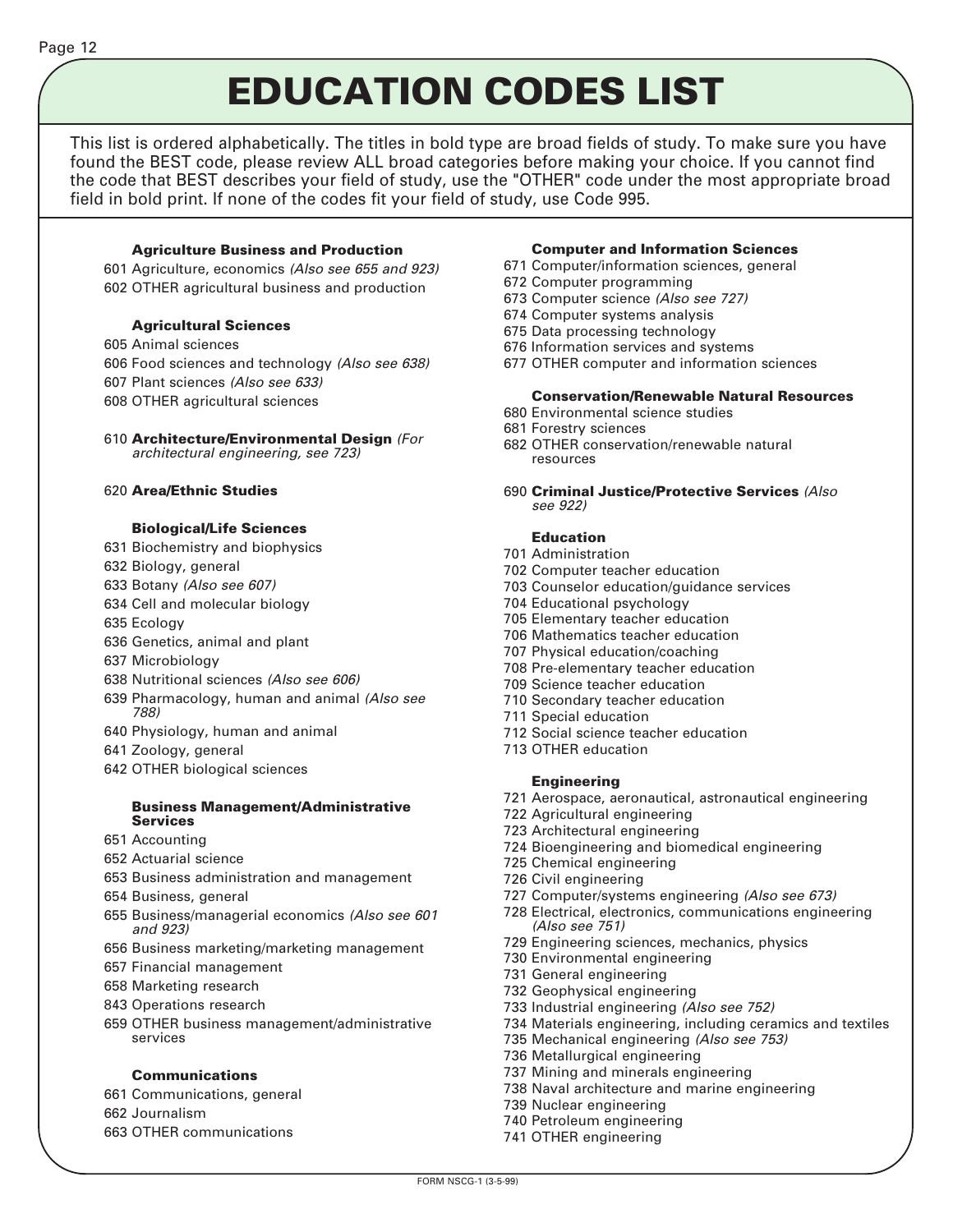### **EDUCATION CODES LIST – Continued**

#### **Engineering-Related Technologies**

- 751 Electrical and electronic technologies
- 752 Industrial production technologies
- 753 Mechanical engineering-related technologies
- 754 OTHER engineering-related technologies

#### **Languages, Linguistics, Literature/Letters**

- 760 English Language and Literature/Letters
- 771 Linguistics
- 772 OTHER foreign languages and literature

#### **Health Professions and Related Sciences**

- 781 Audiology and speech pathology
- 782 Health services administration
- 783 Health/medical assistants
- 784 Health/medical technologies
- 785 Medical preparatory programs (e.g., pre-dentistry, pre-medical, pre-veterinary)
- 786 Medicine (e.g., dentistry, optometry, osteopathic, podiatry, veterinary)
- 787 Nursing (4 years or longer program)
- 788 Pharmacy (Also see 639)
- 789 Physical therapy and other rehabilitation/therapeutic services
- 790 Public health (including environmental health and epidemiology)
- 791 OTHER health/medical sciences

#### 800 **Home Economics**

- 810 **Law/Prelaw/Legal Studies**
- 820 **Liberal Arts/General Studies**

#### 830 **Library Science**

#### **Mathematics**

- 841 Applied (Also see 843, 652) 842 Mathematics, general 843 Operations research 844 Statistics
- 845 OTHER mathematics
- 850 **Parks, Recreation, Leisure, and Fitness Studies**

#### **Philosophy, Religion, and Theology**

861 Philosophy of science 862 OTHER philosophy, religion, theology

#### **Physical Sciences**

- 871 Astronomy and astrophysics
- 872 Atmospheric sciences and meteorology
- 631 Biochemistry
- 873 Chemistry
- 874 Earth sciences
- 680 Environmental science studies
- 875 Geology
- 876 Geological sciences, other
- 877 Oceanography
- 878 Physics
- 879 OTHER physical sciences

#### **Psychology**

- 891 Clinical
- 892 Counseling
- 704 Educational
- 893 Experimental
- 894 General
- 895 Industrial/Organizational
- 896 Social
- 897 OTHER psychology

#### **Public Affairs**

- 901 Public administration
- 902 Public policy studies
- 903 OTHER public affairs
- 910 **Social Work**

#### **Social Sciences and History**

- 921 Anthropology and archeology
- 922 Criminology (Also see 690)
- 923 Economics (Also see 601 and 655)
- 924 Geography
- 925 History of science
- 926 History, other
- 927 International relations
- 928 Political science and government
- 929 Sociology
- 910 Social work
- 930 OTHER social sciences

#### **Visual and Performing Arts**

- 941 Dramatic arts
- 942 Fine arts, all fields
- 943 Music, all fields
- 944 OTHER visual and performing arts

#### **995 OTHER FIELDS (Not Listed)**